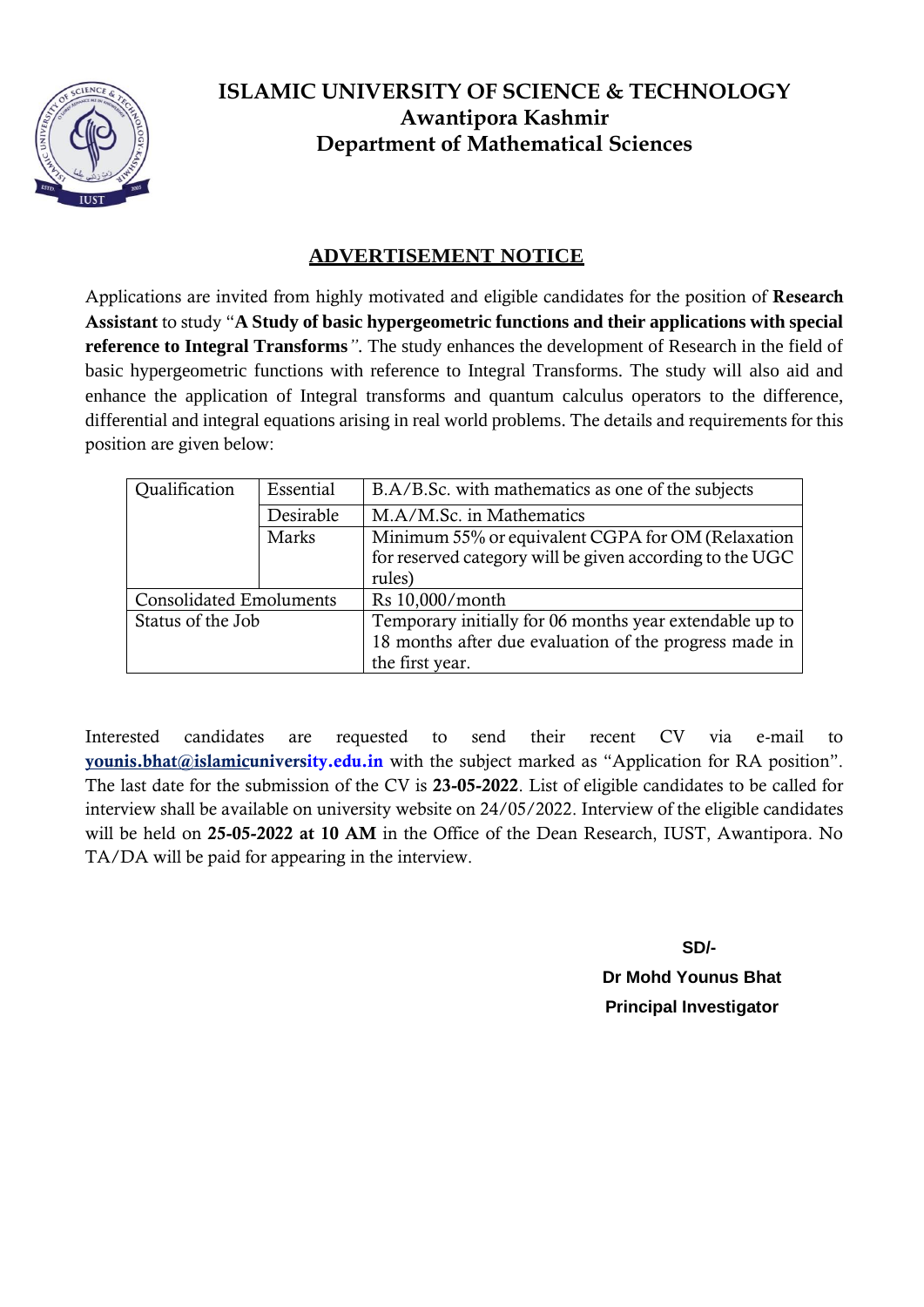

#### **GENERAL INSTRUCTIONS:**

- 1. The above post is purely temporary and co-terminus with the project and the candidates shall not claim for regular appointments in the university.
- 2. Selection will be exclusively on basis of interview.
- 3. The University reserves the right to terminate the contract of non-performing candidates at any time without prior notice.
- 4. The salary component is subject to the release of funds by the funding agency.
- 5. Eligible candidates must bring all the testimonials/certificates (in original and one attested copy) at the time of interview.
- 6. No TA/DA will be provided to the candidates appearing for the interview.
- 7. Candidates will have to produce original documents relating to their qualification, experience etc. at the time of appearing in the interview.
- 8. The University reserves the right to defer/not to filling up of post advertised here in above without assigning any reason thereof.
- 9. In case candidate wants to withdraw, he/she must serve one month notice period (or one month salary).
- 10. The terms and conditions governing the service shal1 be as per the rules & regulations of university and/or funding agency (wherever applicable) with amendments from time to time.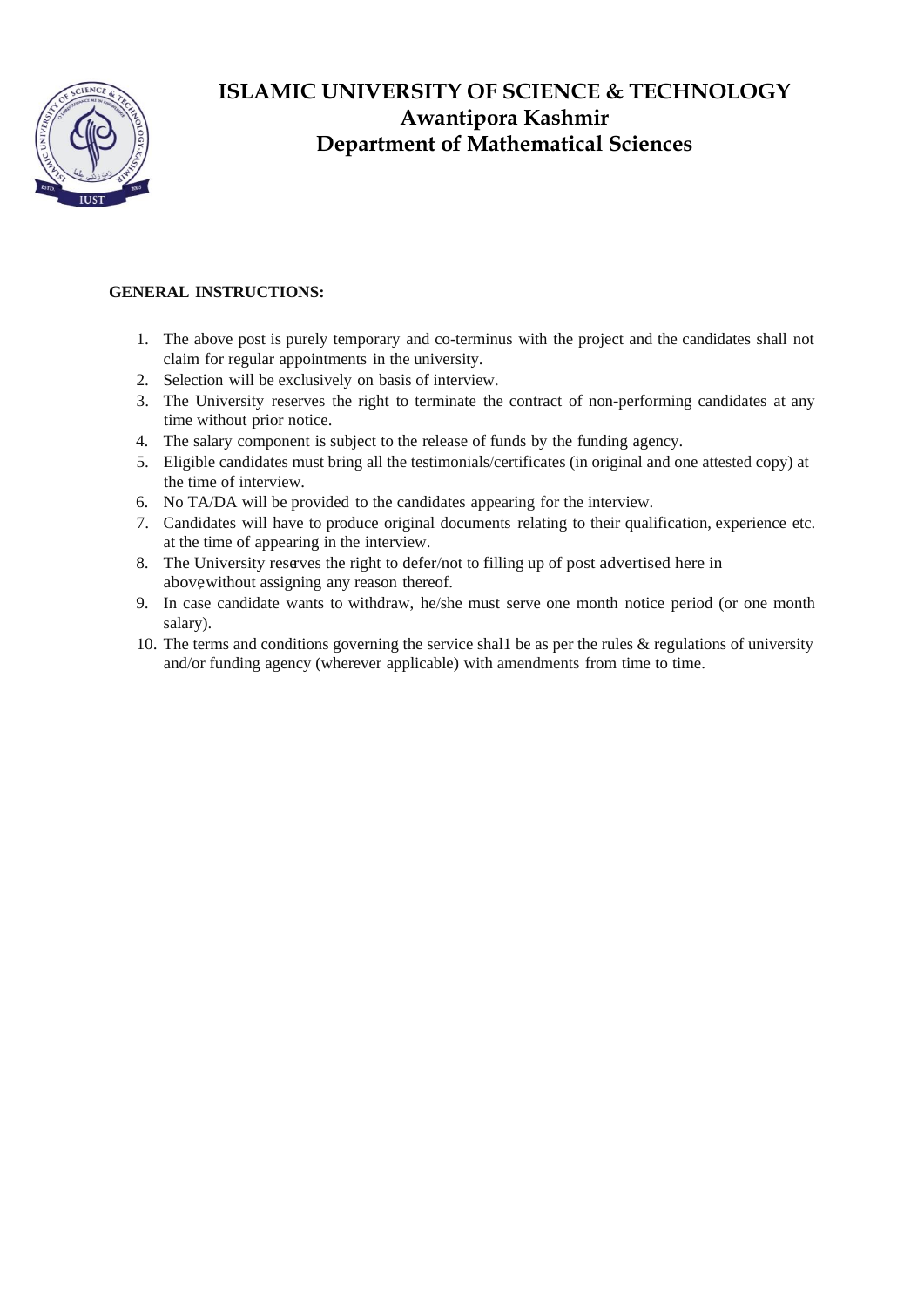

### **PROFORMA FOR APPLICATION**

- **1. Post applied for:**
- **2. Name in full (in block letters):**
- **3. Gender:**
- **4. Date of Birth (DD/MM/YYYY):**
- **5. Age in years:**
- **6. Nationality:**
- **7. Father's /Guardian's/Husband's name:**
- **8. Address for correspondence:**
- **9. Permanent Address:**
- **10. Mobile** *Number(Mandatory):*
- **11. Email** *(Mandatory):*

#### **12. Educational/ Professional Qualifications from Matriculation onwards:**

| S. No. | Examination<br>passed | Year of<br>passing | Board/University | Subject(s) | obtained/<br><b>Marks</b><br>Maximum Marks;<br>Percentage/<br>Division |
|--------|-----------------------|--------------------|------------------|------------|------------------------------------------------------------------------|
| 1.     | 10th                  |                    |                  |            |                                                                        |
| 2.     | 12 <sub>th</sub>      |                    |                  |            |                                                                        |
| 3.     | Graduation            |                    |                  |            |                                                                        |
| 4.     | Post-<br>Graduation   |                    |                  |            |                                                                        |
| 7.     | Any other             |                    |                  |            |                                                                        |